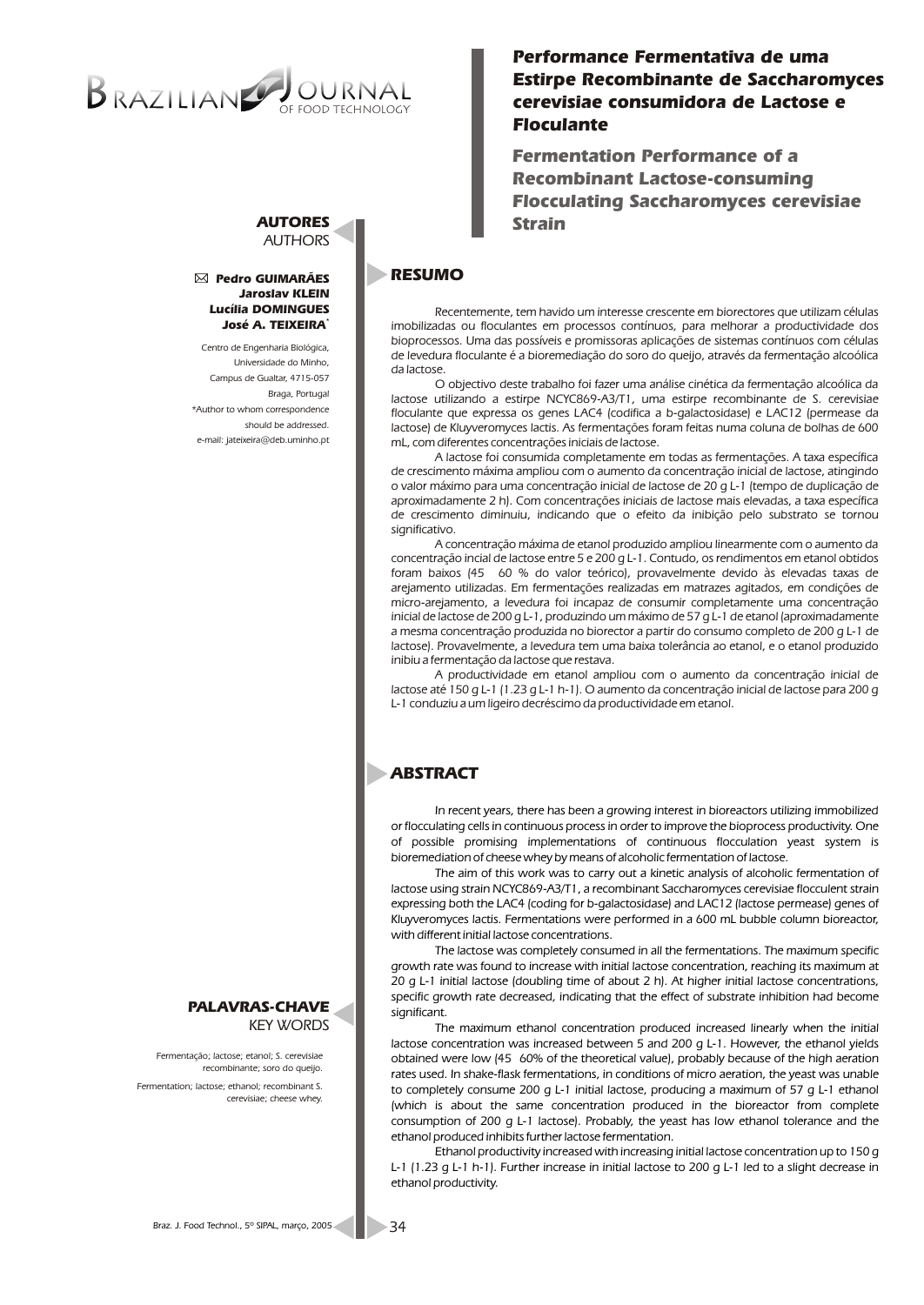*et al. GUIMARÃES, P.*

*Performance Fermentativa de uma Estirpe Recombinante de Saccharomyces cerevisiae consumidora de Lactose e Floculante*



# *1. INTRODUCTION*

*Cheese whey is a by-product of dairy industries, which presents rather high pollutant characteristics and is produced in high amounts. Since cheese whey has a high content of protein (1% w/v) and lactose (5% w/v), it is appropriate to consider it as a source of added value compounds and not just as an effluent.*

*Separation of whey protein content is typically achieved by ultrafiltration, producing whey protein concentrates (WPC). When preparing WPC, a lactose rich fraction, called permeate, is obtained. The permeate, which remains a major pollutant, can be used to produce ethanol by fermentation of the lactose.*

*Recently, there has been a growing interest in the development of continuously operating high-productivity systems with flocculating yeast cells for the production of ethanol, using lactose from cheese whey as fermentation substrate.*

*Some microorganisms are natural lactose consumers, like the bacteria Escherichia coli or yeasts from the Kluyveromyces genus. Conversely, Saccharomyces cerevisiae strains do not have the ability to consume lactose. Most frequently, S. cerevisiae is the microorganism of choice for alcoholic fermentation. Thus, construction of recombinant S. cerevisiae strains with the ability to metabolize lactose has been addressed by several authors (COMPAGNO et al., 1995; DOMINGUES et al., 1999b; PORRO et al., 1992; RAMAKRISHNAN and HARTLEY, 1993; RUBIO-TEIXEIRA et al., 1998; SREEKRISHNA and DICKSON, 1985).*

*Here, we describe a kinetic analysis of alcoholic fermentation of lactose, using NCYC869-A3/T1 yeast strain, at different initial lactose concentrations. Additionally, the effect of high initial lactose concentration on fermentative performance of the yeast was studied. This yeast is a recombinant S. cerevisiae flocculent strain with the ability to express both the LAC4 (coding for b-galactosidase) and LAC12 (lactose permease) genes of Kluyveromyces lactis, which makes it able to consume lactose. This was the first recombinant S. cerevisiae strain found to ferment lactose in a way comparable to that of the existing lactose-fermenting yeasts (DOMINGUES et al., 1999b).*

# *2. MATERIAL AND METHODS*

### *2.1 Microorganism*

*A recombinant S. cerevisiae flocculent strain with the ability to express both the LAC4 (coding for beta-galactosidase) and LAC12 (coding for lactose permease) genes of K. lactis was used. This yeast is named NCYC869-A3/T1 and its construction has been described (DOMINGUES et al., 1999b). The plasmid KR1B-Lac4-1 (ATCC Nº. 40186, U.S. Patent Nº. 5,047,340 dated September 10, 1991) harboring the LAC4 and LAC12 genes of K. lactis, was co-transformed with a 9 kb plasmid YAC4 (Sigma* 

*V-0758, Lot. 103H6770) linear fragment into the flocculent host strain S. cerevisiae NCYC869-A3, which is a uracil-deficient strain (LIMA et al., 1995). Four clones expressing bgalactosidase activity were obtained, and only two kept a stable Lac+ phenotype. From these two, one showed better fermentation and growth parameters on lactose; it was taken for further studies and named T1 (DOMINGUES et al., 1999b).* 

*The plasmid KR1B-Lac4-1 remains autonomous in the recombinant strain. Under positive selective pressure conditions (lactose as sole carbon source), the plasmid stability is very high, since cells have to keep the plasmid in order to retain viability (DOMINGUES et al., 1999a).* 

### *2.2 Culture Media and Cultivation Conditions*

*Yeast was maintained at 4 ºC on plates of a SSLactose medium containing (per litre) 5 g KH2PO4, 2 g (NH4)2SO4, 0.4 g MgSO4.7H2O, 1 g yeast extract, 20 g lactose.*

*Fermentations were performed in yeast defined mineral medium (VERDUYN et al., 1992) containing (per litre) 5 g (NH4)2SO4, 3 g KH2PO4, 0.5 g MgSO4.7H2O. Trace elements were added using 1000 times concentrated solution. Final trace elements concentrations per litre were: EDTA, 15 mg; ZnSO4.7H2O, 4.5 mg; CoCl2.6H2O, 0.3 mg; MnCl2.2H2O, 0.84 mg; CuSO4.5H2O, 0.3 mg; CaCl2.2H2O, 4.5 mg; FeSO4.7H2O, 3 mg; Na2MoO4.2H2O, 0.4 mg; H3BO3, 1 mg; KI, 0.1 mg. Filter-sterilized vitamins were added after heat sterilization of the medium, using 1000 times concentrated solution. Final vitamin concentrations per litre were: biotin, 0.05 mg; calcium pantothenate, 1 mg; nicotinic acid, 1 mg; inositol, 25 mg; thiamine HCl, 1 mg; pyridoxine HCl, 1 mg; para-aminobenzoic acid, 0.2 mg. Lactose was autoclaved separately and added after heat sterilization of the medium. Lactose concentrations (in g L-1) were: 5, 10, 20, 50, 100, 150 and 200. For lactose concentrations above 10 g L-1, the concentrations of trace elements and vitamins were doubled.* 

*Fermentations were made in a 600 mL bubble column bioreactor with H/D ratio of 2.0. Fermentors were filled with 400 mL of defined mineral medium. The temperature and pH were maintained at 30 ºC and 4.0, respectively. A high air flow rate of 1.0 vvm (adjusted by mass flow control) was applied using a sintered porous plate located at the bioreactor bottom, in order to obtain sufficient aeration and bulk mixing in the bioreactor. A magnetic stirrer was used to help air flowing to keep the entire reactor volume well-mixed.*

*For start-up the fermentations, cells were grown in a*  100 mL Erlenmeyer flask filled with 40 mL of culture medium. *After cultivation at 30 ºC with 150 rpm agitation for 20-30 h, the cell suspension was aseptically pumped to the fermentor. Therefore, the initial volume of medium in the fermentor was 440 mL.* 

## *2.3 Analytical Methods*

*Cell growth was monitored by following the optical density at 600 nm (OD600). A standard curve of optical density against cellular dry weight (DW) was previously constructed, and used to estimate the biomass concentration. Cellular dry*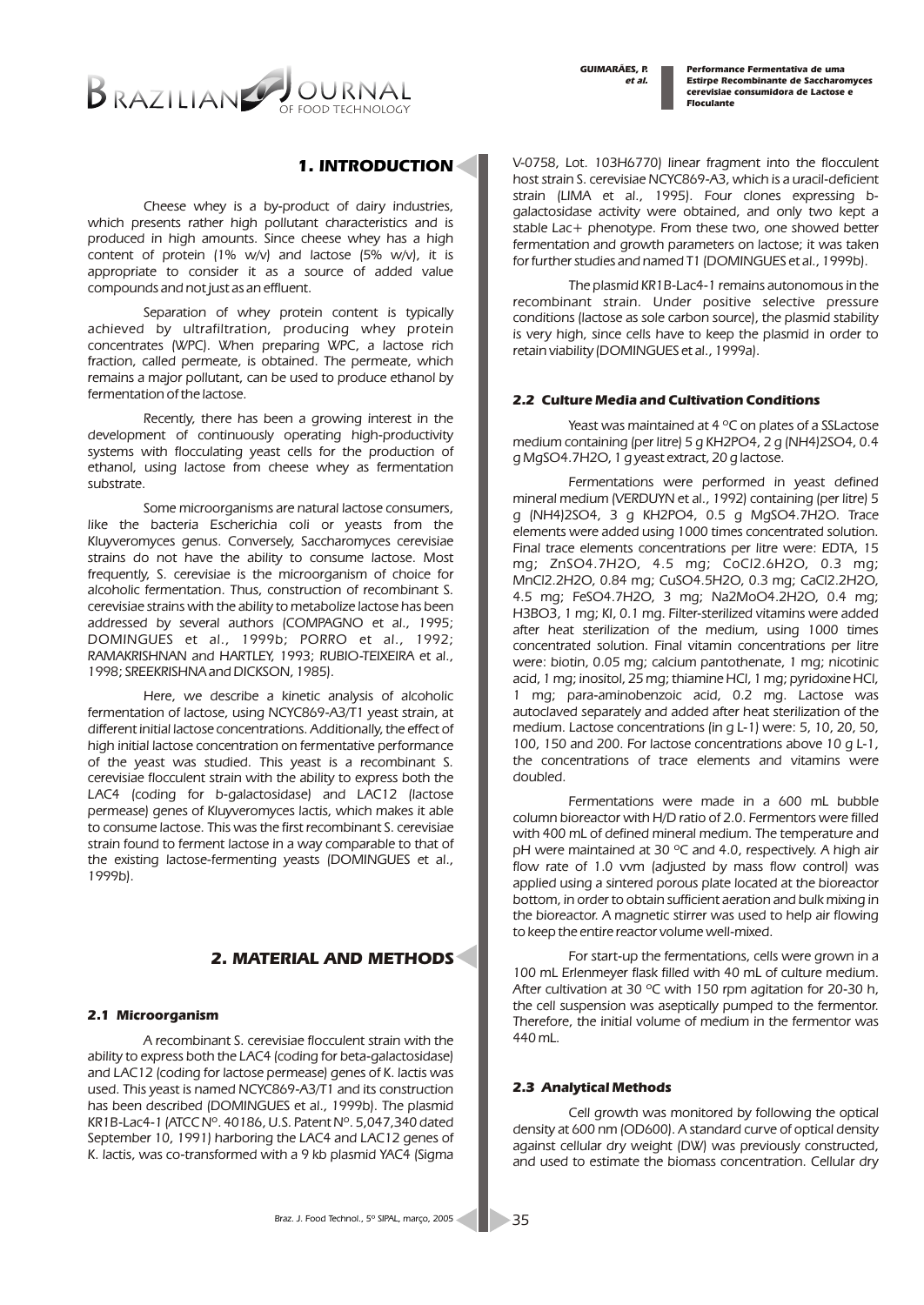*Performance Fermentativa de uma Estirpe Recombinante de Saccharomyces cerevisiae consumidora de Lactose e Floculante*



*weight was determined by filtering 10 mL of yeast culture through a preweighed 0.45 mm filter and washing with 20 mL of water. The filter was dried overnight at 104 ºC, cooled in a desiccator, and weighed.* 

*Lactose and ethanol were quantified by HPLC analysis, using a Chrompack Organic Acids column. The column was eluted at 60 ºC with 0.005 M H2SO4 at a flow rate of 0.6 mL min-1. Detection was by means of a Jasco 830-RI refractive-index detector.*

#### *2.4 Gas Analysis*

*Exhaust gas was cooled in a condenser (4 ºC), and O2 and CO2 concentrations were determined with a TanDem dual gas analyzer (Adaptive Biosystems, U.K.).* 

#### *2.5 Determination of Physiological Parameters*

*Maximum specific growth rates (m) were calculated from numerically smoothed experimental biomass concentration data (Boltzmann fit function), using the following definition:*

> dt dX  $\overline{x}$ 1

*Microcal<sup>™</sup> Origin<sup>®</sup> software (Northampton, U.S.A.) was used for numerical and differential calculation.*

*Biomass conversion yield (Y<sub>xx</sub>) was calculated as the ratio between the final biomass concentration*  $(X_i)$  *and the initial lactose concentration (S<sub>0</sub>). Ethanol conversion yield (Y<sub>ps</sub>) was calculated as the ratio between the final ethanol concentration (P ) and the initial lactose concentration. Lactose was <sup>f</sup> completely consumed in all the fermentations: X and P were determined at "end time", defined as the time when lactose concentration dropped to zero, i. e., before ethanol respiration.* 

*The % of theoretical ethanol conversion yield ( ) was calculated as follows (considering that 0.538 g of ethanol are produced from fermentation of 1 g of lactose):* 

$$
(\%) \quad \frac{P_f}{S_0 \quad 0.538} \quad 100
$$

*The ethanol productivity (QP) was defined as the ratio between the final ethanol concentration (Pf) and the time taken to complete lactose consumption. It is worth noticing that the calculated productivity does not represent process productivity, since the time spent between consecutive batches is not taken into account.*

## *3. RESULTS*

*Figure 1 shows the time course of lactose concentration in the fermentations. Lactose was completely consumed in all the fermentations. The time taken to complete* 

*Figure 1 Evolution of lactose concentration (S) during batch fermentations in bubble column bioreactor with the following initial lactose concentrations, in g L-1: 5 (* $\blacksquare$ *; A), 10 (* $\lozenge$ *; B), 20*  $(A; C), 50 \, (\diamond; D), 100 \, (\square, E), 150 \, (\odot; F)$  and 200  $(\triangle; G).$ 







*lactose consumption increased with the initial lactose concentration. The higher increase was observed between 150 g L-1 (30 h, which was about the same time taken to consume 100 g L-1) and 200 g L-1 (60 h) initial lactose.*

*The final biomass concentration increased with the initial lactose concentration (figure 2). The higher biomass conversion yield (0.31 g g-1) was obtained with 5 g L-1 initial lactose. Biomass yield markedly decreased for 10 and 20 g L-1 initial lactose (0.16 and 0.19 g g-1, respectively). Further strong decrease (to about 0.08 g g-1) was observed for initial lactose concentrations of 50 and 100 g L-1, whereas there was a slight increase for initial lactose concentrations of 150 and 200 gL-1 (table 1).*

*The lines correspond to the numerically smoothed experimental biomass concentration data (Boltzmann fit function). In some cases, the later points, which may correspond to growth in ethanol at the end of fermentation,*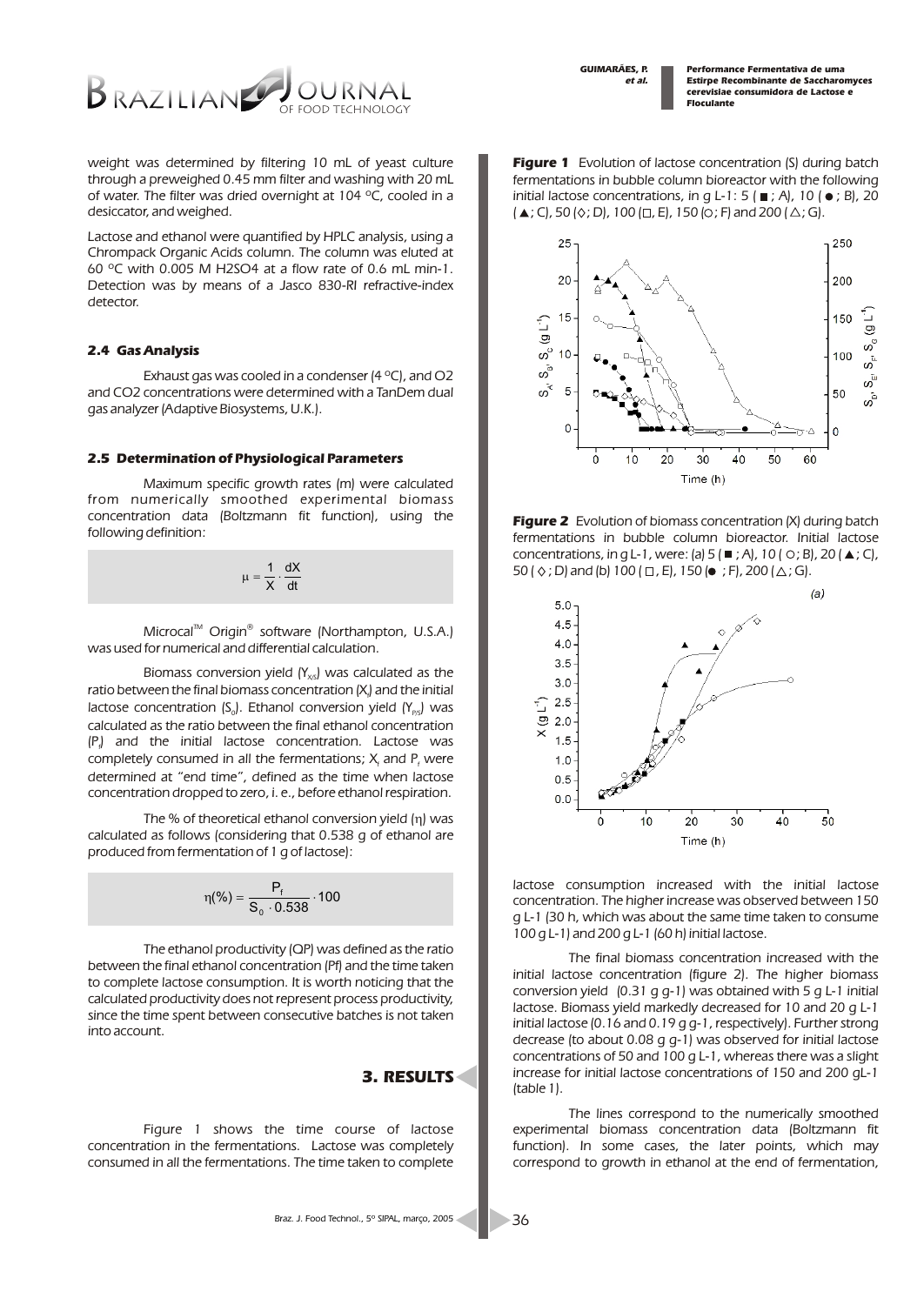*Performance Fermentativa de uma Estirpe Recombinante de Saccharomyces cerevisiae consumidora de Lactose e Floculante*



*were not used in the numerical adjustment.*

*The maximum specific growth rate was found to increase with initial lactose concentration reaching its maximum at 20 g/L initial lactose (doubling time of about 2 h). At higher initial lactose concentrations, specific growth rate decreased (table 1), indicating that the effect of substrate inhibition had become significant.*

*The ethanol concentration produced increased with increasing initial lactose concentration (figure 3). Moreover, the maximum ethanol concentration obtained increased linearly with increasing initial lactose concentration (table 1, figure 4). The highest ethanol bioconversion yield about 60% of theoretical was obtained with initial lactose between 20 and 100 g L-1, decreasing to 53 % for higher initial lactose concentrations (table 1).*

*Figure 3 Evolution of ethanol concentration (P) during batch fermentations in bubble column bioreactor with the following initial lactose concentrations, in g L-1: 5 (* $\equiv$ *; A), 10 (* $\bullet$ *; B), 20 (* $\triangle$ *; C*), 50 (  $\diamond$  ; D), 100 ( $\Box$ , E), 150 ( $\circ$  ; F) and 200 ( $\triangle$ ; G).



*Figure 4 Variation of the maximum ethanol concentration (Pf) obtained in batch fermentations in bubble column bioreactor according to the initial lactose concentration.*



*Table 1 Variation of fermentation parameters with the initial lactose concentration; 5 g L-1 (A); 10 g L-1 (B); 20 g L-1 (C); 50 g L-1 (D); 100 g L-1 (E); 150 g L-1 (F); 200 g L-1 (G).*

|                                                                     | A    | R    | $\subset$   | D           | F    | F    | G     |
|---------------------------------------------------------------------|------|------|-------------|-------------|------|------|-------|
| Maximum specific<br>growth rate<br>$(h^{\cdot})$                    | 0.20 | 0.34 |             | $0.36$ 0.14 | 0.19 | 0.18 | 0.16  |
| Biomass conversion<br>yield $Y_{xx}$                                | 0.31 | 0.16 | 0.19        | 0.08        | 0.07 | 0.10 | 0.10  |
| Final ethanol<br>concentration $P_{\ell}(q L^{\prime})$             | 1.3  | 2.3  | 6.5         | 15.7        | 32.1 | 43.2 | 56.3  |
| Ethanol conversion<br>yield $Y_{\text{px}}$                         | 0.26 | 0.24 | $0.32$ 0.31 |             | 0.32 | 0.29 | 0.28  |
| Ethanol conversion<br>yield n<br>(%)                                | 48   | 44   | 59          | 57          | 59   | 53   | 53    |
| Ethanol productivity<br>$Q_{p}$ (q L <sup>1</sup> h <sup>-1</sup> ) | 0.10 | 0.14 | 0.36        | 0.58        | 0.97 | 1.23 | 10.94 |

## *4. DISCUSSION*

*The yeast used in this work was the first recombinant S. cerevisiae strain found to ferment lactose in a way comparable to that of the existing lactose-fermenting yeasts (DOMINGUES et al., 1999b). The efficiency of this strain was already tested in pilot-scale (1000 m3) continuous high cell density system feed with cheese whey permeate. In that system, the yeast consumed lactose completely with an ethanol bioconversion yield of about 80% of the theoretical value (KLEIN; unpublished results).*

*Here, we describe a kinetic analysis of alcoholic fermentation of lactose using NCYC869-A3/T1 yeast at different initial lactose concentrations (ranging from 5 to 200 g L-1). This strain has never been tested in fermentations with initial lactose concentrations higher than 100 g L-1.*

*When the initial lactose concentration is increased between 5 and 100 g L-1, an increase in the ethanol bioconversion yield and a decrease in the biomass yield are observed. This is in agreement with the respiratory bottleneck model for S. cerevisiae (SONNLEITNER and KÄPPELI, 1986). This model was described for glucose degradation under conditions of aerobic ethanol formation. Although, in the present case, the substrate is lactose, the bottleneck model should hold, because lactose is hydrolised intracellularly into glucose and galactose. The validity of the bottleneck model for this strain was already reported by DOMINGUES et al. (1999b), for the same initial lactose concentration range (5 100 g L-1). However, when initial lactose was increased to 150 and 200 g L-1, biomass conversion yield slightly increased and conversely ethanol yield decreased. This may indicate that ethanol formation is subject to product (ethanol) inhibition at high concentrations.*

*The low ethanol bioconversion yield obtained (45 60% of theoretical) may be related with the high aeration rate used in the fermentations. In fact, the dissolved oxygen in liquid phase never dropped to zero during the fermentations (data not shown). In continuous ethanol fermentation of lactose using the same strain, ethanol conversion yields as high as 80%*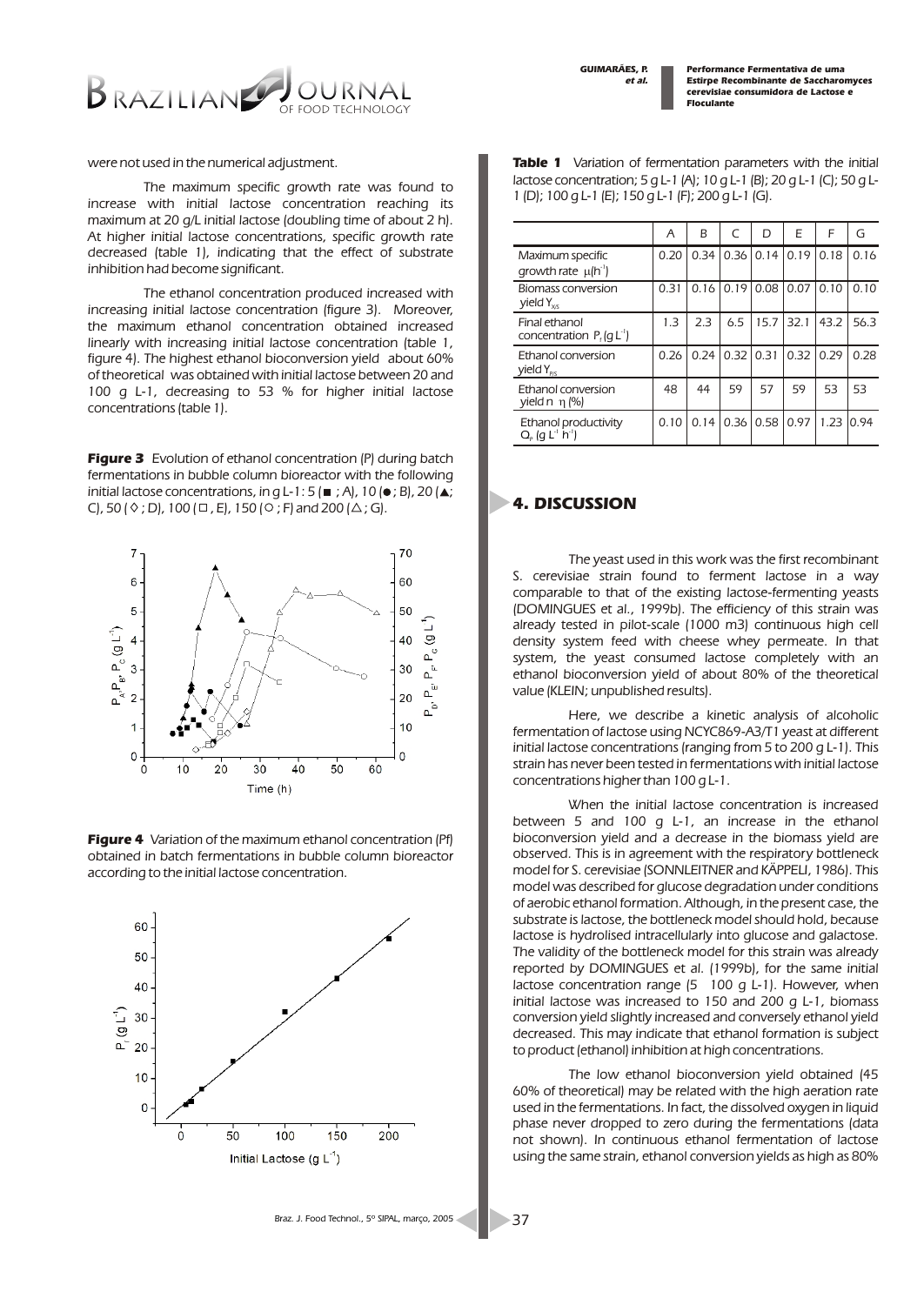*Performance Fermentativa de uma Estirpe Recombinante de Saccharomyces cerevisiae consumidora de Lactose e Floculante*



*have been obtained (DOMINGUES et al., 1999a; DOMINGUES et al. 2001). Moreover, batch fermentation of two times concentrated cheese whey permeate (about 100 g L-1 lactose) using NCYC869-A3/T1 resulted in a product with 53 g L-1 ethanol, which means a bioconversion yield close to the theoretical value. In that fermentation an aeration rate of 0.1 vvm was used, which was 10 times lower than used in this work (DOMINGUES et al., 2001).*

*We attempted to do shake-flask fermentations in conditions of micro aeration: cultures were performed with 150 rpm agitation in 250-mL Erlenmeyer flasks filled with 100 mL of medium (for details on cultivation conditions see table 2). Potassium hydrogen phthalate was added to the medium at 100 mM final concentration, in order to avoid acidification (BLANK and SAUER, 2004). The initial pH was adjusted to 5.0 and the final pH was 4.2 ± 0.1. In these conditions, the yeast produced 48 g L-1 ethanol from 114 g L-1 initial lactose (ethanol yield was 78% of theoretical). Thus, low aeration led to a higher ethanol yield, as expected. In another shake-flask fermentation, with 217 g L-1 initial lactose, the yeast only consumed about 140 g L-1 lactose. After 48 h of cultivation, the ethanol concentration was 57 g L 1 and the lactose residual was still 87 g L 1 (ethanol yield at this point was 81% of theoretical). From this point on, ethanol concentration started to decrease, due either to evaporation or ethanol respiration, although there was still lactose in high concentration (table 2).*

*Table 2 Variation of lactose and ethanol concentrations during cultivation in shake-flasks with 100 g L-1 (A) and 200 g L-1 (B) initial lactose. Cultures were carried out at 30 ºC by rotary shaker with 150 rpm agitation, in 100 mL of culture medium in 250 mL Erlenmeyer flasks. The flasks were inoculated with 1/10 volume of preinocula grown overnight (30 ºC, 150 rpm) in the respective medium. Potassium hydrogen phthalate was added to the medium at 100 mM final concentration, in order to avoid acidification. The concentrations of trace elements and vitamins in the medium were triplicated. Moreover, 300 mL of 1000 times concentrated trace elements solution and 300 mL of 1000 times concentrated vitamins solution were added aseptically to cultivation B after 24 and 56 h.*

| Cultivation time $(h)$   0 |  | 24 | 26             |     | 24              |             |  |  | 48 56 78 150 |
|----------------------------|--|----|----------------|-----|-----------------|-------------|--|--|--------------|
| Lactose $(q L^1)$          |  |    | 114 < 05 < 0.5 | 217 | 109 87 83 81 75 |             |  |  |              |
| Ethanol $(q L^1)$          |  |    | 45             |     | 52.             | 57 55 55 51 |  |  |              |

*In shake flask micro aerated fermentations the yeast produced more ethanol (80% of theoretical yield). Additionally, in these conditions, the yeast was unable to consume 200 g L-1 lactose, producing a maximum of 57 g L-1 ethanol, which is about the same concentration that was produced in the bubble column bioreactor after complete consumption of 200 g L-1 lactose. These observations lead us to believe that this is a critical ethanol concentration for this yeast strain. The strain may not tolerate higher ethanol concentrations.* 

*In order to be able to produce higher ethanol concentrations with this strain we may need to improve its ethanol tolerance. This would involve the selection of mutants of this strain with higher ethanol tolerance, and that retain the* 

*ability to ferment lactose at high rates.*

*The productivity increased with increasing initial lactose concentration until 150 g L-1. Further increase in initial lactose to 200 g L-1 led to a decrease in productivity, because the time taken to complete fermentation strongly increased. At 200 g L-1 initial lactose there was a longer lag phase, before the yeast start growing exponentially and fermenting lactose.*

## *5. CONCLUSIONS*

*In the batch fermentations in bubble column described here, the recombinant S. cerevisiae strain NCYC869- A3/T1 was able to completely consume as much as 200 g L-1 of initial lactose concentration. The final biomass concentration increased with increasing initial lactose concentration. The maximum specific growth rate was found to increase with initial lactose concentration reaching its maximum at 20 g/L initial lactose (doubling time of about 2 h). At higher initial lactose concentrations, specific growth rate decreased, indicating that the effect of substrate inhibition had become significant.* 

*The maximum ethanol concentration produced increased linearly when the initial lactose concentration was increased between 5 and 200 g L-1. However, the ethanol yields obtained were low (45 60% of the theoretical value), probably because of the high aeration rates used. In shake-flask fermentations using buffered medium, in conditions of micro aeration, the yeast was unable to completely consume 200 g L-1 initial lactose. In these conditions, the yeast produced a maximum of 57 g L-1 ethanol (which is about the same concentration that was produced in the bubble column bioreactor from 200 g L-1 lactose) in 48 h, after which the ethanol concentration started to decrease, although there was still a lactose residual higher than 80 g L-1. Probably, the ethanol produced inhibits further lactose fermentation.*

*The highest ethanol productivity (1.23 g L<sup>-1</sup> h<sup>-1</sup>) was obtained with 150 g L-1 initial lactose. This productivity is higher than previously reported for batch fermentation of lactose based on metabolically engineered S. cerevisiae cells:*  0.1 0.2 g L<sup>1</sup> h<sup>1</sup> (PORRO et al., 1992), 0.139 0.4 g L<sup>1</sup> h<sup>1</sup> *(RAMAKRISHNAN and HARTLEY, 1993) and 1 g L<sup>1</sup> h<sup>-1</sup> (COMPAGNO et al., 1995).*

*In order to be able to produce higher ethanol concentrations with this strain we may need to improve its ethanol tolerance.* 

## *6. REFERENCES*

*[1] BLANK, L. M., SAUER, U. TCA cycle activity in Saccharomyces cerevisiae is a function of the environmentally determined specific growth and glucose uptake rates. Microbiology, v. 150, p. 1085-1093, 2004.*

*[2] COMPAGNO, C., PORRO, D., SMERALDI, C., RANZI, B. M. Fermentation of whey and starch by transformed Saccharomyces cerevisiae cells. Applied Microbiology and Biotechnology, v. 43, p. 822-825, 1995.*

*[3] DOMINGUES, L., DANTAS, M. M., TEIXEIRA, J. A.,*